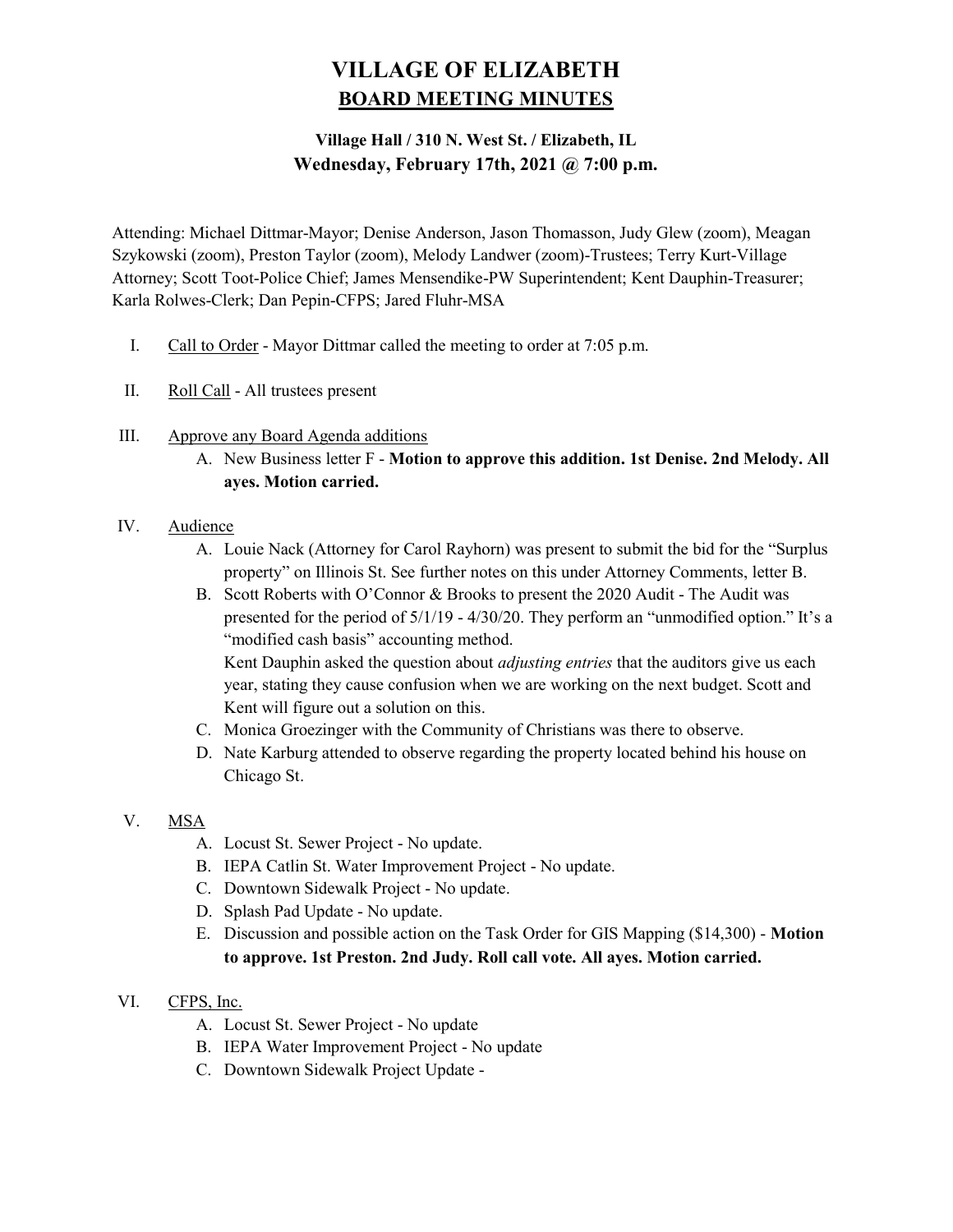- D. Splash Pad Update The first half of the grant was received (\$84,100). Mike asked when the Village can bid this out. Dan stated once he submits the environmentals to the IEPA for review it can take weeks or months, so it's very difficult to determine when we would get the green light to proceed.
- E. USDA RBDG grant options update No update. Dan spoke to Sharilynn Lannon with USDA but she still hasn't gotten a chance to review this. The grant cycle for this year has closed. Dan suggested a sit down with USDA to get a plan finalized for next grant cycle so we are ready. All agreed.
- F. TIF Predevelopment agreement for Jo Daviess County Conservation foundation The JDCF would like to know what TIF funding they are eligible for prior to beginning their project. Since this is not typically how it works, Mike is going to invite Steve Barg (Exec. Director of JDCF) to the March Admin meeting and to bring all cost estimates (as accurate as possible) with him so we can discuss this.
- VII. Police Report Chief Toot delivered the report.

## VIII. Minutes

- A. Regular / January 2021 Motion to approve. 1st Jason. 2nd Melody. All ayes. Motion carried.
- IX. Consent Agenda Motion to approve all items. 1st Preston. 2nd Judy. Roll call vote. All ayes. Motion carried.
	- A. Approve B.E.Creative proposal for \$3,800 for new Village Hall
	- B. Approve Arrow proposal for \$195 for camera cages in gym
	- C. Approve spending up to \$7,500 on fireworks for Freedom Fest 2021
	- D. Approval to forgive the \$3,000 Small Gap Business Loan for Common Cents Resale

#### X. Finances

- A. Treasurer's Report Kent delivered the report. Kent feels we should open a savings account specifically for the Splash Pad project since half the grant money was dispersed. All agreed. Jason will get that set up. Will be called "Park Savings Account"
- B. Payment of Bills -Motion to pay the bills totaling \$29,161.50. 1st Judy. 2nd Meagan. Roll call vote. All ayes. Motion carried.
- C. Budget (See budget meeting minutes from 2/8/21 that lists quarterly transfers)

#### XI. Committee Reports

- A. Public Works
	- 1. Discussion and possible action on the Howard Masonry estimate for the Village War Memorial (\$12,180) - Motion to approve the estimate. 1st Jason. 2nd Denise. Roll call vote. All ayes. Motion carried.
	- 2. Discussion and possible action on the Quit Claim Deed from Village of Elizabeth to Carol Rayhorn for property on Illinois St. - This was given to Louie Nack.
	- 3. Discussion and possible action on the Quit Claim Deed from Village of Elizabeth to the Jo Daviess County Conservation Foundation for the property on Illinois St. - This was given to Louie Nack.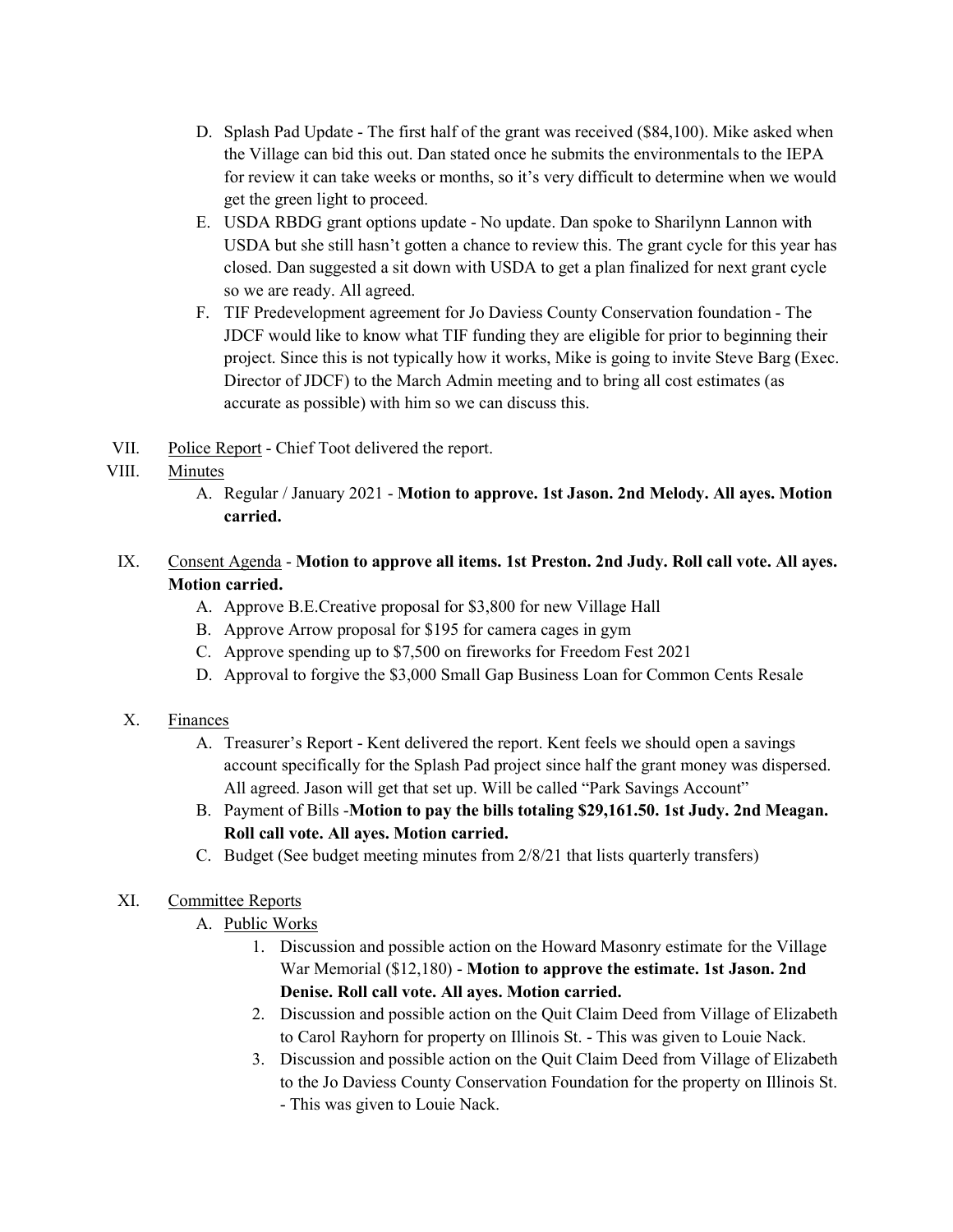- 4. Discussion and possible action to add trees on Catlin St. to the water main project - It was decided to not add any other trees to this project (cost would've been \$1,200/tree). The Village will arrange removal. A letter will be drafted to those property owners with trees that need to be removed stating that the Village will supply a replacement tree (placement to be determined by PW department) if desired.
- B. Administrative
- C. Economic Development
- XII. Attorney Comments
	- A. Discussion and possible action on a new Ordinance regarding building in Village ROW Attorney Kurt amended the Title 8, Chapter 1(includes 8-1-1 through 8-1-11) ordinance that was called "STREETS, SIDEWALKS AND PUBLIC WAYS" to Title 8, Chapter 1A (now numbered as follows: 8-1A-1 through 8-1A-11) "RIGHT OF WAY." Motion to approve the amended Ordinance. 1st Preston. 2nd Denise. Roll call vote. All ayes. Motion carried.
	- B. Rayhorn Property The judgement for condemnation was received in favor of the Village of Elizabeth today, regarding Tract 1 of Carol Rayhorn's lot on Illinois St. (this was started several months ago to address the issue of a survey that left out the land around Carol's as "unknown")
		- 1. Ordinance authorizing the disposal of municipal property Motion to approve this ordinance which is declaring Tract 1 of the survey "surplus." 1st Preston. 2nd Judy. Roll call vote. All ayes. Motion carried. The Village accepted the bid of \$100 from Carol Rayhorn (presented in person by Louie Nack). It was decided to forgive the \$100. The Quit Claim Deeds were given to Louie Nack (one from the Village to Carol Rayhorn; one from Carol Rayhorn to the JDCF).
	- C. Update on IDOT Hwy 20 Maintenance agreement No update
- XIII. Old Business (Other than Committee Mtg Minutes/Consent Agenda)
	- A. Apple River Fort annexation update No update
	- B. Land behind Karburg's on Chicago St. Mayor Dittmar asked Attorney Kurt to draft the ordinance to vacate Illinois St. This will be on next month's agenda.
	- C. Elizabeth Municipal Landfill #2 No update
- XIV. New Business (Other than Committee Mtg Minutes/Consent Agenda)
	- A. Discussion and possible action on reinstating video gaming fees (\$25/machine) beginning 5/1/21 - Motion to approve reinstating the fee. 1st Melody. 2nd Judy. All ayes. Motion carried.
	- B. Schedule the Village Board Retreat Tentatively scheduled for 4/19 at 5:30 (location TBD)
	- C. Discussion and possible action on the new banners from See It Signs (\$1,142.38) Motion to approve the quote. 1st Judy. 2nd Denise. Roll call vote. All ayes. Motion carried.